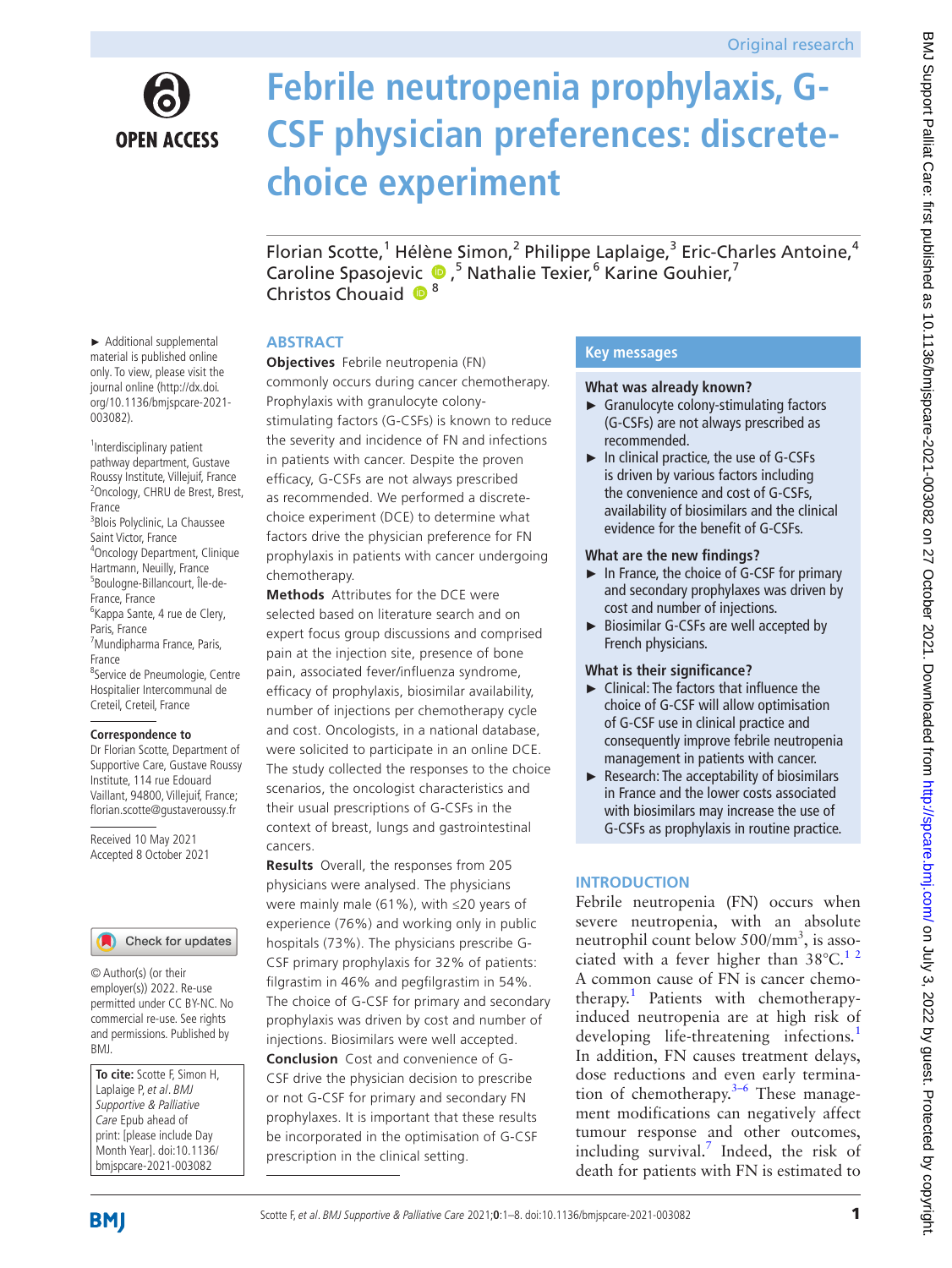be about  $10\%$ <sup>[3 5 8](#page-7-1)</sup> In cases of FN, patients are often hospitalised and administered intravenous broadspectrum antibiotics.<sup>1</sup> Also, FN induces significant burden.

In humans, granulocyte colony-stimulating factor (G-CSF) is a naturally occurring glycoprotein, a haematopoietic colony-stimulating factor that stimulates neutrophil precursors in the bone marrow to proliferate and differentiate, as well as activating mature neutrophils.<sup>65</sup>

In the early 1990s, the recombinant human G-CSF, filgrastim, was approved as primary prophylaxis for preventing FN, after it was shown to reduce the risk of FN and infections in patients with cancer treated with chemotherapies.[6](#page-7-3) A disadvantage of filgrastim is its relatively short half-life.<sup>[10](#page-7-4)</sup> Indeed filgrastim, a shortacting G-CSF, requires daily injections to stimulate neutrophil production and maturation. In 2002, pegfilgrastim, with a longer half-life than filgrastim, was approved in the European Union.<sup>6 10</sup> Pegfilgrastim is more convenient since it only requires a single injection for each chemotherapy cycle to stimulate neutrophil production. However, pegfilgrastim has a significantly higher cost per injection compared with filgrastim.<sup>[11](#page-7-5)</sup> Overall, the efficacy of pegfilgrastim and filgrastim to reduce the incidence of FN and infections has been found to be comparable.<sup>12 13</sup> However, in everyday clinical practice, filgrastim is frequently underdosed, resulting in a reduced effectiveness compared with pegfilgrastim.[12 13](#page-7-6) Since the approval of filgrastim and pegfilgrastim, numerous biosimilars have been developed and commercialised[.4 14 15](#page-7-7) Biosimilars, compared with reference biologics, have comparable efficacy but are cheaper and therefore more cost effective.<sup>12</sup>

The European Organisation for Research and Treatment of Cancer guidelines (2010) recommend primary prophylaxis with G-CSF in patients with cancer prescribed chemotherapies with a >20% risk of FN and in those prescribed chemotherapies with a risk between 10% and 20% if the patients have other FN risk factors.[16](#page-7-8)

Nevertheless, in everyday clinical practice, G-CSF prescription is not always consistent with the guidelines. In fact, various studies have shown that G-CSFs tend to be overused in patients administered low-risk chemotherapies (risk of FN <10% or 10%–20%) and underused in those on high-risk regimens (risk of FN  $>$  20%).<sup>[17–19](#page-7-9)</sup> Indeed, the use of G-CSFs in clinical practice, as primary and secondary prophylaxes, is driven by various factors including the convenience and cost of G-CSFs, availability of biosimilars and the clinical evidence for the benefit of  $G$ -CSFs.<sup>14</sup> A better understanding of the factors that influence the choice of G-CSF will allow optimisation of G-CSF use in clinical practice and consequently improve FN management in patients with cancer .

Our primary objective was to determine the physician preference for G-CSF, as primary prophylaxis,

for patients with cancer initiating chemotherapy. The physician preference for G-CSF, as secondary prophylaxis, was also assessed. We also assessed whether physician characteristics (medical specialty, healthcare sector and type of healthcare institution) impacted the G-CSF preferences, for both primary and secondary prophylaxes.

# **METHODS**

#### **Development of the discrete-choice experiment (DCE) content**

A DCE was used to assess the characteristics/attributes associated with the physician's preferred use of G-CSF.

## **Discrete-choice experiment**

The DCE is a choice-based method that compares treatment options pairwise. The attributes chosen for the DCE, including G-CSF characteristics (efficacy, tolerance and injection frequency), were selected based on the literature and on discussion by an expert focus group. The following attributes were selected for the DCE: pain at the injection site, presence of bone pain, associated fever or influenza

<span id="page-1-0"></span>

| <b>Table 1</b><br>Characteristics of participating physicians |                                         |  |  |  |  |
|---------------------------------------------------------------|-----------------------------------------|--|--|--|--|
| Physician characteristics, n (%)                              | <b>Population analysed</b><br>$(n=205)$ |  |  |  |  |
| Number of years of experience in oncology (years)             |                                         |  |  |  |  |
| <10                                                           | 83 (40)                                 |  |  |  |  |
| $11 - 20$                                                     | 74 (36)                                 |  |  |  |  |
| $21 - 30$                                                     | 25(12)                                  |  |  |  |  |
| $31 - 40$                                                     | 14(7)                                   |  |  |  |  |
| >41                                                           | 9(4)                                    |  |  |  |  |
| Sex                                                           |                                         |  |  |  |  |
| Male                                                          | 125 (61)                                |  |  |  |  |
| Female                                                        | 80 (39)                                 |  |  |  |  |
| French geographical region                                    |                                         |  |  |  |  |
| Southeast                                                     | 46 (22)                                 |  |  |  |  |
| Northeast                                                     | 54 (26)                                 |  |  |  |  |
| Northwest                                                     | 31(15)                                  |  |  |  |  |
| Southwest                                                     | 31 (15)                                 |  |  |  |  |
| Paris region                                                  | 43 (21)                                 |  |  |  |  |
| Practices within the public/private healthcare sector         |                                         |  |  |  |  |
| Public                                                        | 150 (73)                                |  |  |  |  |
| Private                                                       | 37 (18)                                 |  |  |  |  |
| Both public and private                                       | 18(9)                                   |  |  |  |  |
| Type of healthcare institution                                |                                         |  |  |  |  |
| University hospital centre                                    | 62 (30)                                 |  |  |  |  |
| General hospital                                              | 69 (34)                                 |  |  |  |  |
| Private clinic                                                | 27(13)                                  |  |  |  |  |
| Comprehensive cancer centre                                   | 47 (23)                                 |  |  |  |  |
| Medical specialty                                             |                                         |  |  |  |  |
| Medical oncologist                                            | 123 (60)                                |  |  |  |  |
| Pulmonologist (oncology certified)                            | 41(20)                                  |  |  |  |  |
| Gastroenterologist (oncology certified)                       | 41 (20)                                 |  |  |  |  |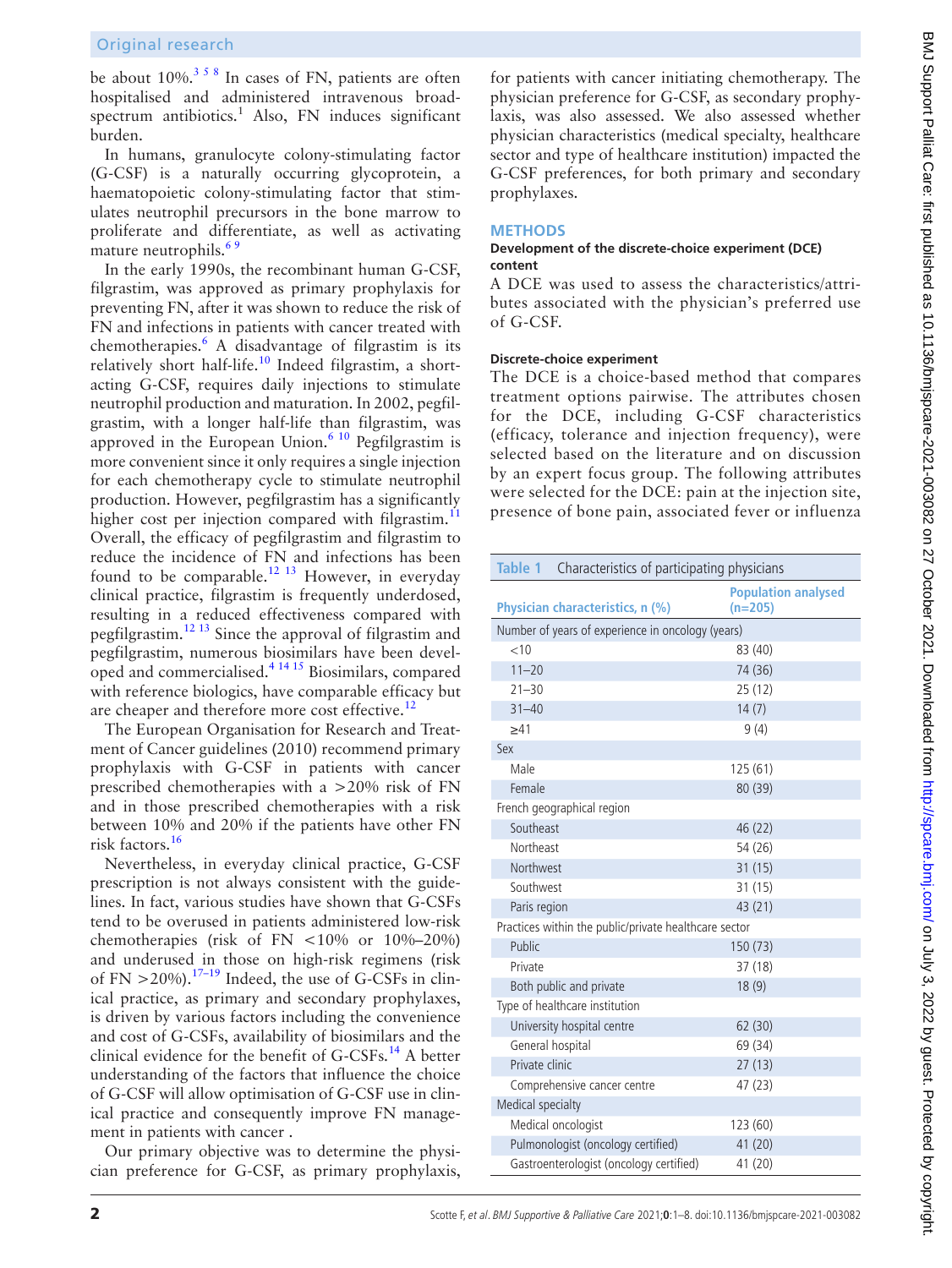<span id="page-2-0"></span>

| Primary prophylaxis with G-CSF used by physician: overall and according to medical specialty<br>Table 2 |                                         |                                        |                                                          |                                                          |  |  |  |
|---------------------------------------------------------------------------------------------------------|-----------------------------------------|----------------------------------------|----------------------------------------------------------|----------------------------------------------------------|--|--|--|
|                                                                                                         | <b>Population analysed</b><br>$(n=205)$ | <b>Medical oncologist</b><br>$(n=123)$ | <b>Pulmonologist (oncology</b><br>$certified$ ( $n=41$ ) | <b>Gastroenterologist</b><br>(oncology certified) (n=41) |  |  |  |
| Patients initiating G-CSF as primary prophylaxis during chemotherapy (%)                                |                                         |                                        |                                                          |                                                          |  |  |  |
| Mean $(\pm SD)$                                                                                         | $32 (\pm 20)$                           | $35 (\pm 21)$                          | $27 (\pm 21)$                                            | $25.4 (\pm 14)$                                          |  |  |  |
| Median (range)                                                                                          | $25(5-95)$                              | $30(5 - 90)$                           | $20(5-95)$                                               | $20(10-60)$                                              |  |  |  |
| Proportions classified, n (%)                                                                           |                                         |                                        |                                                          |                                                          |  |  |  |
| $<$ 25%                                                                                                 | 97(47)                                  | 49 (40)                                | 25(61)                                                   | 23(56)                                                   |  |  |  |
| 25%-75%                                                                                                 | 99 (48)                                 | 68 (55)                                | 13(32)                                                   | 18(44)                                                   |  |  |  |
| >75%                                                                                                    | 9(4)                                    | 6(5)                                   | 3(7)                                                     | 0(0)                                                     |  |  |  |
| In patients initiating primary prophylaxis                                                              |                                         |                                        |                                                          |                                                          |  |  |  |
| Proportion of patients prescribed filgrastim (%)                                                        |                                         |                                        |                                                          |                                                          |  |  |  |
| Mean $(\pm SD)$                                                                                         | 46 $(\pm 27)$                           | 47 $(\pm 26)$                          | 41 $(\pm 31)$                                            | 50 $(\pm 29)$                                            |  |  |  |
| Median (range)                                                                                          | $50(0-100)$                             | $50(0-100)$                            | $30(0-100)$                                              | $50(0-100)$                                              |  |  |  |
| Proportions classified, n (%)                                                                           |                                         |                                        |                                                          |                                                          |  |  |  |
| $<$ 25%                                                                                                 | 49 (24)                                 | 26(21)                                 | 16(40)                                                   | 7(17)                                                    |  |  |  |
| 25%-75%                                                                                                 | 121 (59)                                | 79 (64)                                | 16(40)                                                   | 26(63)                                                   |  |  |  |
| >75%                                                                                                    | 34(17)                                  | 18(15)                                 | 8(20)                                                    | 8(20)                                                    |  |  |  |
| Missing data                                                                                            |                                         | $\theta$                               |                                                          | $\mathbf 0$                                              |  |  |  |
| Proportion of patients prescribed pegfilgrastim (%)                                                     |                                         |                                        |                                                          |                                                          |  |  |  |
| Mean $(\pm SD)$                                                                                         | 54 $(\pm 27)$                           | 53 ( $\pm$ 26)                         | 59 $(\pm 31)$                                            | 50 $(\pm 29)$                                            |  |  |  |
| Median (range)                                                                                          | $50(0-100)$                             | $50(0-100)$                            | $70(0 - 100)$                                            | $50(0-100)$                                              |  |  |  |
| Proportions classified, n (%)                                                                           |                                         |                                        |                                                          |                                                          |  |  |  |
| $<$ 25%                                                                                                 | 34(17)                                  | 18(15)                                 | 8(20)                                                    | 8(20)                                                    |  |  |  |
| 25%-75%                                                                                                 | 121 (59)                                | 79 (64)                                | 16(40)                                                   | 26(63)                                                   |  |  |  |
| >75%                                                                                                    | 49 (24)                                 | 26(21)                                 | 16(40)                                                   | 7(17)                                                    |  |  |  |
| Missing data                                                                                            |                                         | $\overline{0}$                         |                                                          | $\mathbf 0$                                              |  |  |  |

G-CSF, granulocyte colony-stimulating factors.

syndrome, efficacy of prophylaxis (risk of FN with prophylaxis), availability of biosimilar, number of planned G-CSF injections per chemotherapy cycle and cost of each G-CSF injection (included the associated nurse's cost).

#### Construction of DCE questionnaire

The DCE questionnaire was composed of eight scenarios. Each scenario had two G-CSF treatment

options, each with seven attributes. The eight scenarios with details concerning the attributes are shown in [online supplemental table S1.](https://dx.doi.org/10.1136/bmjspcare-2021-003082) In addition, the overall cost of the G-CSF options for a chemotherapy cycle was indicated, calculated from the number injections required per chemotherapy cycle and the cost per injection. The participating physician selected one of the two treatment options for each scenario in the primary and secondary prophylactic settings.

<span id="page-2-1"></span>

| Results from the analysis of the physician preferences for G-CSF as primary and secondary prophylaxes<br>Table 3 |                                 |                |                                 |                |  |  |  |
|------------------------------------------------------------------------------------------------------------------|---------------------------------|----------------|---------------------------------|----------------|--|--|--|
|                                                                                                                  | As primary prophylaxis          |                | As secondary prophylaxis        |                |  |  |  |
| <b>G-CSF attribute</b>                                                                                           | <b>Coefficient (error type)</b> | <b>P</b> value | <b>Coefficient (error type)</b> | <b>P</b> value |  |  |  |
| Efficacy                                                                                                         |                                 |                |                                 |                |  |  |  |
| Risk of febrile neutropenia with prophylaxis                                                                     | 0.039(0.016)                    | 0.015          | 0.094(0.017)                    | < 0.001        |  |  |  |
| G-CSF characteristic                                                                                             |                                 |                |                                 |                |  |  |  |
| Biosimilar                                                                                                       | 0.145(0.018)                    | < 0.001        | 0.110(0.018)                    | < 0.001        |  |  |  |
| G-CSF administration and cost                                                                                    |                                 |                |                                 |                |  |  |  |
| Cost per injection, including cost of nurse (euros)                                                              | 0.114(0.010)                    | < 0.001        | 0.106(0.011)                    | < 0.001        |  |  |  |
| Number of injections per chemotherapy cycle                                                                      | 0.212(0.010)                    | < 0.001        | 0.137(0.011)                    | < 0.001        |  |  |  |
| Tolerance                                                                                                        |                                 |                |                                 |                |  |  |  |
| Pain at the injection site                                                                                       | 0.077(0.016)                    | < 0.001        | 0.046(0.017)                    | 0.005          |  |  |  |
| Bone pain present                                                                                                | $-0.040(0.016)$                 | 0.012          | $-0.072(0.017)$                 | < 0.001        |  |  |  |
| Fever/influenza syndrome present                                                                                 | $-0.037(0.016)$                 | 0.023          | $-0.051(0.017)$                 | 0.002          |  |  |  |
| G-CSF, granulocyte colony-stimulating factors.                                                                   |                                 |                |                                 |                |  |  |  |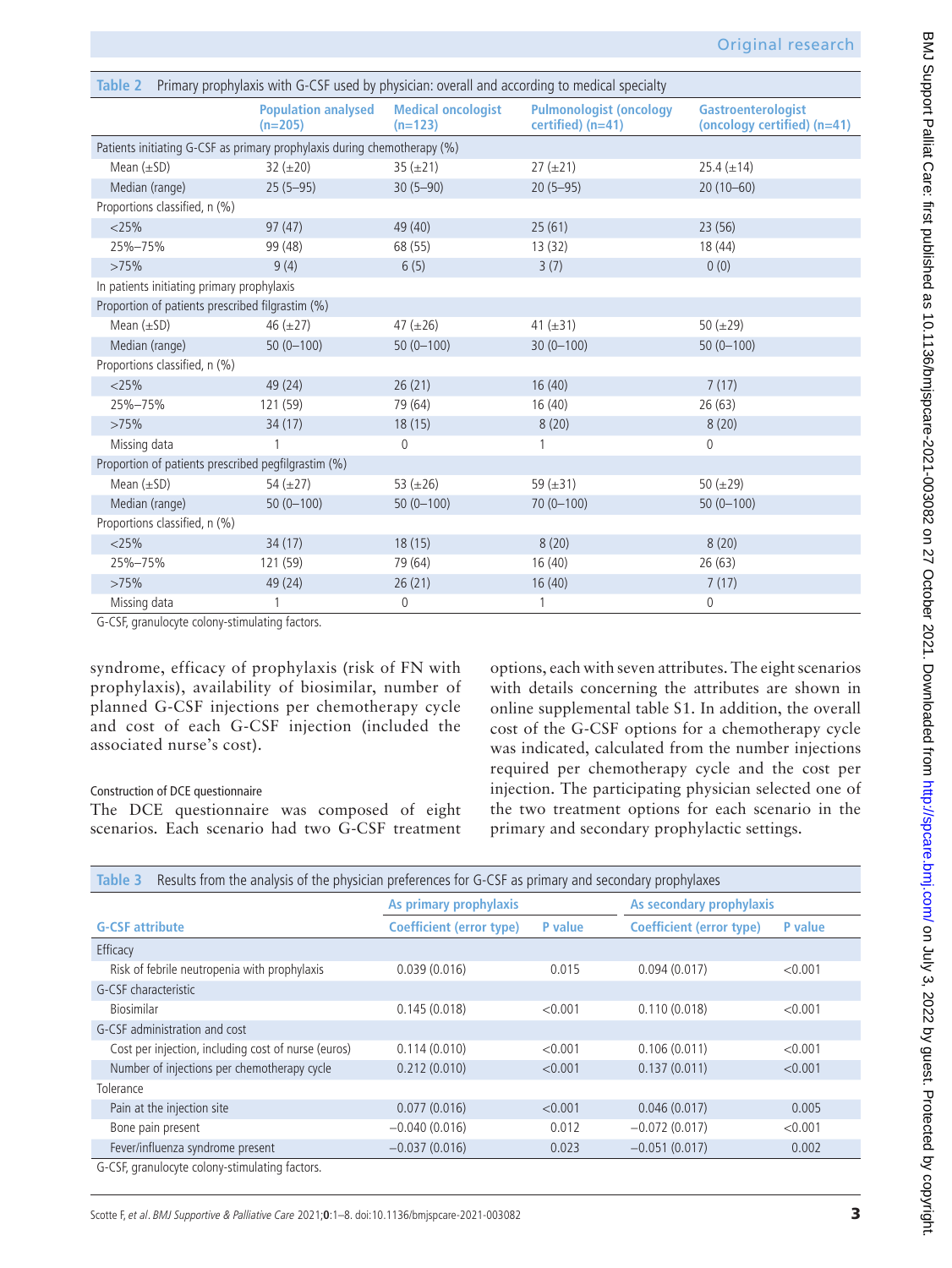

<span id="page-3-0"></span>**Figure 1** Analysis of the physicians' preferences for G-CSF as primary (A) and secondary (B) prophylaxes. (A) Analysis of G-CSF preference for primary prophylaxis. (B) Analysis of G-CSF preference for secondary prophylaxis. FN, febrile neutropenia; G-CSF, granulocyte colony-stimulating factor.

#### Participants and data collection

This study was performed in physicians that use G-CSF prophylaxis (primary and secondary) during the treatment of patients with cancer with chemotherapy. Oncologists, throughout France, in both private and public healthcare institutions, were solicited to participate in this study.

#### **Statistical analysis**

The baseline characteristics of participants are described using descriptive statistics. Categorical data are reported as frequency with percentages. Continuous data are reported as mean with SD or as median with the associated range. The numbers of missing data are reported, when applicable.

The relative importance of each attribute for the choice of treatment, in the DCE experiment, was estimated using a mixed logit model combining fixed effects on treatment attributes and random effects on respondents. Random effects were necessary to estimate the impact of the treatment attributes on the participants' choice independently of personal preference. The equation used to model the physician choices is shown in [online supplemental figure S1](https://dx.doi.org/10.1136/bmjspcare-2021-003082). For the model, the choices for each attribute were given a numerical value between 0 and 3; for example, for the attribute risk of FN, low risk of FN was assigned 0 and moderate risk 1, and for the number of injections per

cycle, one injection was assigned 1, two injections were assigned 5, and three injections were assigned 10. The complete list is shown in [online supplemental table S2.](https://dx.doi.org/10.1136/bmjspcare-2021-003082)

Preferences were initially estimated for primary and secondary prophylaxes in the study population, and then in the subpopulations according to physician characteristics. For each analysis, an initial model was estimated that included all attributes. Subsequently, if certain coefficients were not significant, the associated attributes were discarded to estimate a more precise model. For all coefficients, the significance level was set at 5%. Modelling was performed using R V.3.6.3 and nlme package V.3.1.

# **RESULTS**

#### **Study population**

Between September 2018 and July 2019, of the 1684 physician solicited, 210 completed the DCE questionnaire via an electronic case report form. Of these, five were considered non-evaluable: one pulmonologist since the physician did not prescribe primary prophylaxis and four haematologists because they did not treat patients with solid tumours. Thus, finally the questionnaires completed by 205 physicians were analysed. The participants were predominantly male (61%), with  $\leq 20$  years of experience (76%), and working only in public hospitals (73%) [\(table](#page-1-0) 1).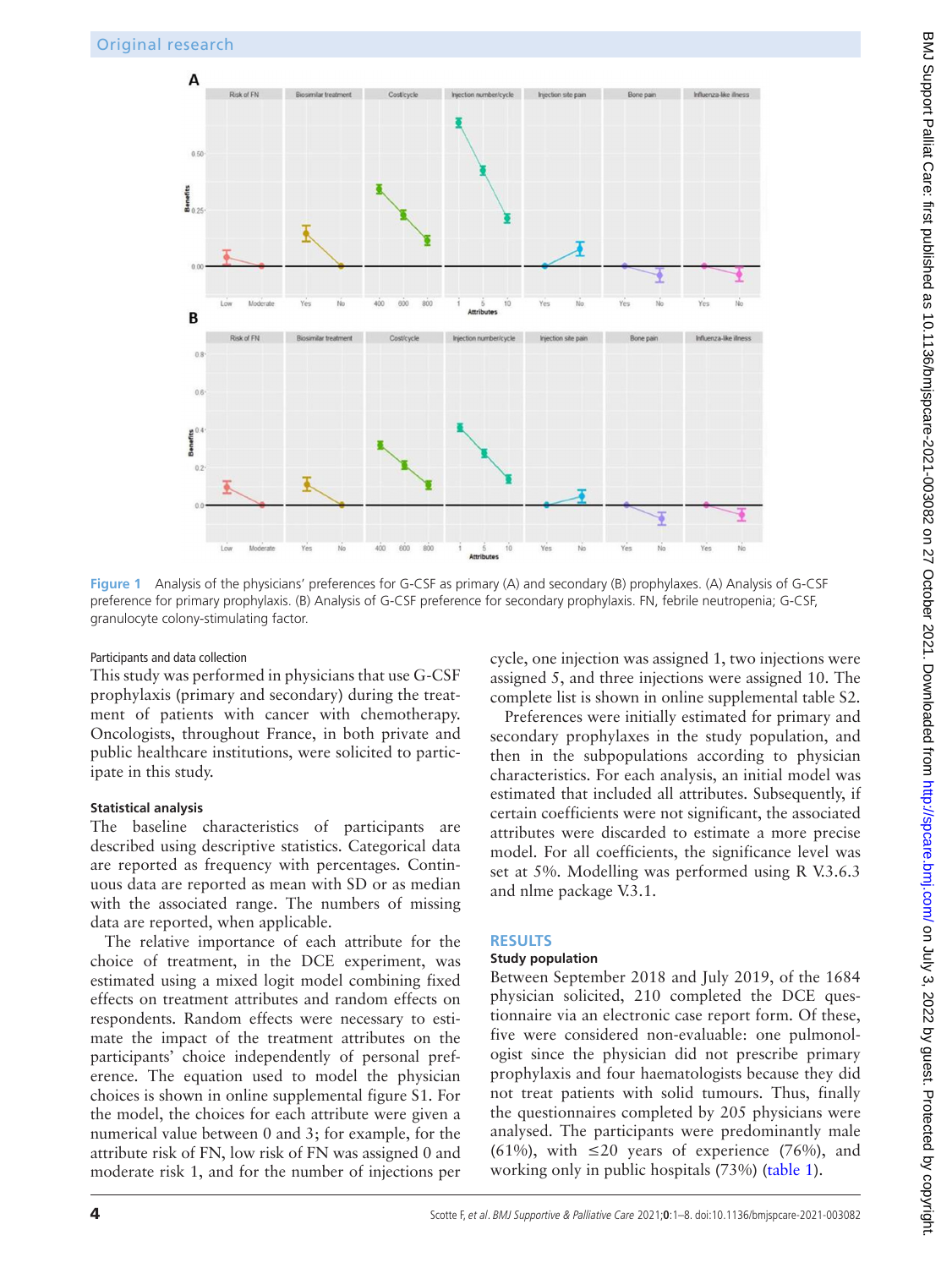The proportion of patients with breast, lung and digestive cancers treated by the participating physicians by medical specialty are shown in [online supplemental](https://dx.doi.org/10.1136/bmjspcare-2021-003082) [table S3.](https://dx.doi.org/10.1136/bmjspcare-2021-003082) Medical oncologists treated 42% (SD: 31%) of patients with breast cancer, 22% (SD: 25%) with digestive cancer and 14% (SD: 18%) with lung cancer. In contrast, oncology-certified pulmonologists treated almost exclusively patients with lung cancer (100%, SD: 0.2%). Similarly, oncology-certified gastroenterologists treated mainly patients with digestive cancers (95%, SD: 19%).

The participating physicians prescribe primary prophylaxis with G-CSF in 32% (SD: 20%) of patients, on average, treated with chemotherapy ([table](#page-2-0) 2). The G-CSF prescribed was filgrastim in 46% (SD: 27%) of these patients and pegfilgrastim in 54% (SD: 27%). G-CSFs were more frequently prescribed by medical oncologists in 35% (SD: 21%) of their patients undergoing chemotherapy.

#### **Analysis of physician preference of G-CSF as primary prophylaxis (primary outcome)**

For primary prophylaxis, all attributes selected were statistically significant [table](#page-2-1) 3 and [figure](#page-3-0) 1A. The number of G-CSF injections per chemotherapy cycle (coefficient: 0.212) and the cost per injection (coefficient: 0.114) were more important than efficacy and tolerance attributes in the choice of G-CSF. In addition, the use of a biosimilar did not hinder the use of G-CSF for primary prophylaxis (coefficient: 0.145).

#### **Analysis of physician preference of G-CSF as secondary prophylaxis**

For secondary prophylaxis [\(table](#page-2-1) 3 and [figure](#page-3-0) 1B), all attributes were also statistically significant, and again the number of G-CSF injections per chemotherapy

cycle (coefficient: 0.137) and the cost per injection (coefficient: 0.106) drove the decision. However, in the secondary prophylaxis setting, the efficacy of prophylaxis (coefficient: 0.094) had an increased importance. The use of biosimilars, as secondary prophylaxis, was well accepted (coefficient: 0.110).

The analysis of the G-CSF preference, for primary and secondary prophylaxes, according to medical specialty ([online supplemental table S4 and figure](https://dx.doi.org/10.1136/bmjspcare-2021-003082)  [S2](https://dx.doi.org/10.1136/bmjspcare-2021-003082)), showed that the number of injections and convenience of treatment tended to be more important with oncology-certified pulmonologists and gastroenterologists compared with medical oncologists (coefficients per chemotherapy cycle 0.246 with oncology-certified pulmonologist, 0.255 with oncology-certified gastroenterologist vs 0.186 with medical oncologists). Interestingly, oncology-certified gastroenterologists (coefficient: 0.223) were more accepting of biosimilars than oncology-certified pulmonologists (coefficient 0.099) and medical oncologists (coefficient: 0.126).

There are no significant differences for physician G-CSF preferences for primary or secondary prophylaxis according to the healthcare sector, either public sector only vs private sector (combined or not with the public sector), in which the physicians work ([table](#page-4-0) 4 and [figure](#page-5-0) 2A–D).

## **DISCUSSION**

In our study of a representative sample of French physicians prescribing G-CSFs, the attributes most significantly associated with the choice of G-CSF for primary prophylaxis were based more on cost and number of injections than on efficacy and tolerance attributes. In contrast, in addition to cost and number of injections, efficacy played a

<span id="page-4-0"></span>**Table 4** Analysis of the G-CSF preference for primary and secondary prophylaxis according to healthcare sector in which the physicians work

|                                                        | <b>Primary prophylaxis preference</b> |                |                                                                       |                | Secondary prophylaxis preference (exploratory analysis) |                |                                                                       |         |
|--------------------------------------------------------|---------------------------------------|----------------|-----------------------------------------------------------------------|----------------|---------------------------------------------------------|----------------|-----------------------------------------------------------------------|---------|
|                                                        | Public sector (n=150)                 |                | <b>Private sector (exclusively or</b><br>with public sector) $(n=55)$ |                | Public sector (n=150)                                   |                | <b>Private sector (exclusively or</b><br>with public sector) $(n=55)$ |         |
| <b>G-CSF attribute</b>                                 | <b>Coefficient</b>                    | <b>P</b> value | <b>Coefficient</b>                                                    | <b>P</b> value | <b>Coefficient</b>                                      | <b>P</b> value | <b>Coefficient</b>                                                    | P value |
| Efficacy                                               |                                       |                |                                                                       |                |                                                         |                |                                                                       |         |
| Risk of febrile neutropenia with<br>prophylaxis        | 0.038                                 | 0.042          |                                                                       |                |                                                         |                |                                                                       |         |
| G-CSF characteristic                                   |                                       |                |                                                                       |                |                                                         |                |                                                                       |         |
| <b>Biosimilar</b>                                      | 0.148                                 | < 0.001        | 0.135                                                                 | < 0.001        | 0.121                                                   | < 0.001        |                                                                       |         |
| G-CSF administration and cost                          |                                       |                |                                                                       |                |                                                         |                |                                                                       |         |
| Cost per injection, including cost of nurse<br>(euros) | $0.11\times$                          | < 0.001        | 0.125                                                                 | < 0.001        | 0.098                                                   | < 0.001        | 0.114                                                                 | < 0.001 |
| Number of injections per chemotherapy<br>cycle         | 0.213                                 | < 0.001        | 0.208                                                                 | < 0.001        | 0.147                                                   | < 0.001        | 0.096                                                                 | < 0.001 |
| Tolerance                                              |                                       |                |                                                                       |                |                                                         |                |                                                                       |         |
| Pain at the injection site                             | 0.072                                 | < 0.001        | 0.091                                                                 | 0.004          |                                                         |                | 0.082                                                                 | 0.012   |
| Bone pain present                                      | $-0.04$                               | 0.034          |                                                                       |                | $-0.072$                                                | < 0.001        | $-0.073$                                                              | 0.025   |
| Fever/influenza syndrome present                       |                                       |                |                                                                       |                | $-0.04\times$                                           | 0.041          | $-0.082$                                                              | 0.012   |
| G-CSF, granulocyte colony-stimulating factors.         |                                       |                |                                                                       |                |                                                         |                |                                                                       |         |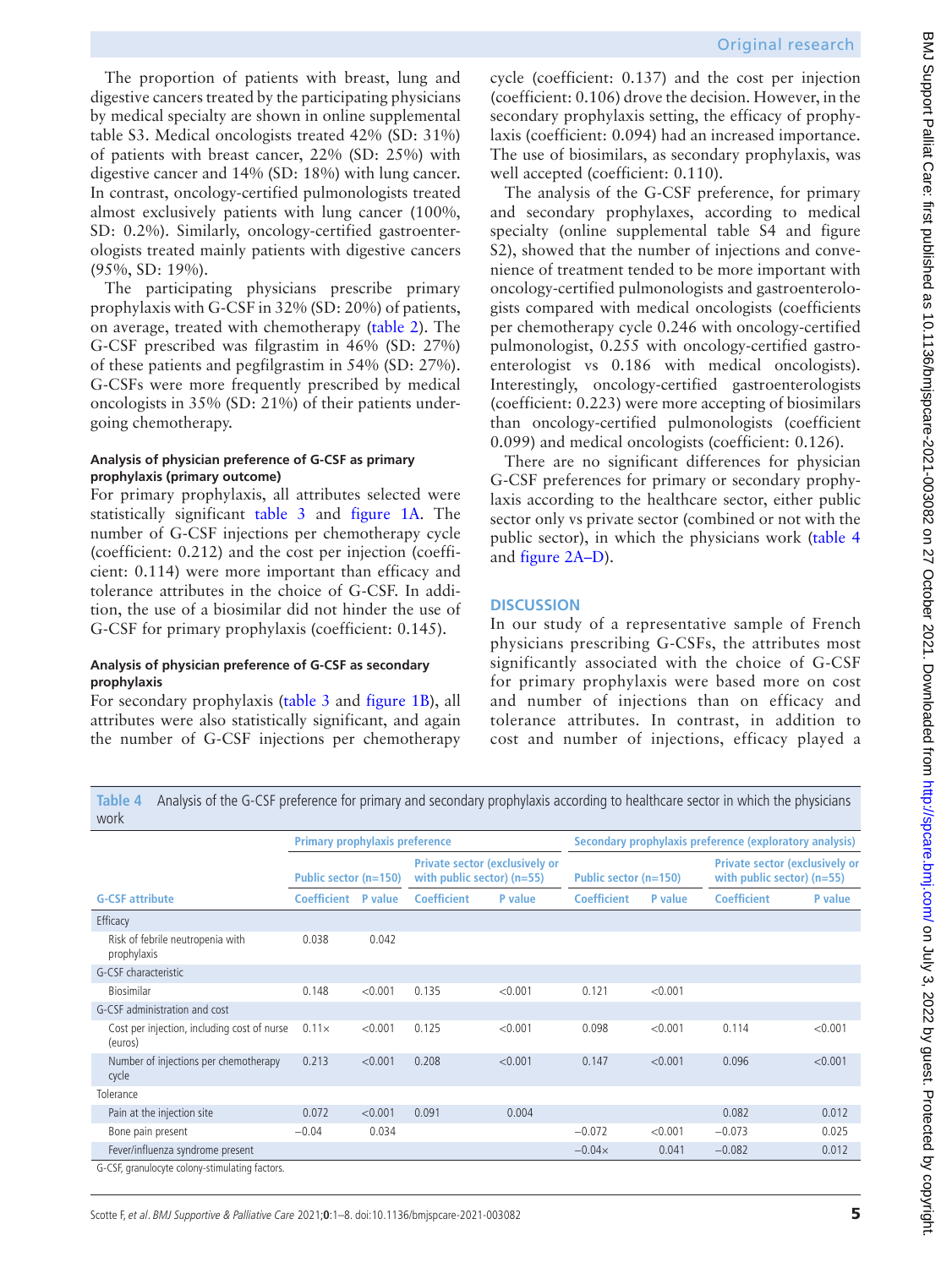

<span id="page-5-0"></span>**Figure 2** Analysis of the G-CSF preference, as primary and secondary prophylaxes, according to the healthcare sector in which the physicians work. (A) Physicians working in the public sectors: primary prophylaxis preference; (B) physicians working in the private sector (combined or not with the public sector): primary prophylaxis preference; (C) physicians working in the public sectors: secondary prophylaxis preference; (D) physicians working in the private sector (combined or not with the public sector): secondary prophylaxis preference. FN, febrile neutropenia; G-CSF, granulocyte colony-stimulating factor.

more important role in the choice of a G-CSF as secondary prophylaxis.

The participating physicians indicated that they prescribed G-CSFs as primary prophylaxis in 32% of their patients with cancer. The physicians prescribe G-CSF primary prophylaxis for 32% of patients: filgrastim in 46% and pegfilgrastim in 54%. However,

oncology-certified pulmonologists tended to prescribe more pegfilgrastim.

Several studies have assessed G-CSF prescription in patients with cancer. A retrospective study assessed pegfilgrastim use in four outpatient sites of the Lifespan Comprehensive Cancer Centre (USA).<sup>[17](#page-7-9)</sup> The study found that pegfilgrastim, predominantly as primary prophylaxis, was prescribed when the chemotherapy used had a risk of FN of  $\geq$ 20%. Interestingly, filgrastim was rarely used. The study found that pegfilgrastim prescription depended on cancer type. Among solid cancers, 35% of patients with breast cancer, 22% of patients with lung cancers, and 9% of patients with colorectal cancer received pegfilgrastim. A Dutch study assessed G-CSF use in 221 patients with breast cancer treated with neoadjuvant or adjuvant chemotherapy (either 5-fluorouracil, epirubicin or cyclophosphamide, then docetaxel or doxorubicin and cyclophosphamide then paclitaxel).<sup>[8](#page-7-11)</sup> FN occurred in 61 (28%) patients. However, G-CSF was administered only in 50 (23%) patients, mostly as secondary prophylaxis, with only 4 (8%) patients having primary prophylaxis due to their age and fragility. An Iranian prospective observational study assessed G-CSF prescription patterns during the first cycle of chemo-therapy in patients with solid tumours.<sup>[20](#page-7-12)</sup> Of the 96 patients enrolled, 26 (27%) had primary prophylaxis as recommended (National Comprehensive Cancer Network (NCCN) guidelines). $^{21}$  $^{21}$  $^{21}$  However, in the 70 patients for which G-CSF was not recommended, 60 (79%) patients received G-CSF. The G-CSF used was almost exclusively filgrastim (96% of the doses used).

There are several reasons for the inappropriate and inconsistent prescription of G-CSF.<sup>14</sup> The costeffectiveness of G-CSF used as primary and secondary prophylaxes remains controversial.

Our results clearly show that the choice of G-CSFs, in the primary and secondary settings, is driven by cost, in terms of the number of injections per cycle and cost per injection. The use of G-CSF biosimilars, although less costly, was not found to drive the decision but were well accepted as primary and secondary prophylaxes.

In our study, we observed that G-CSF efficacy played a more important role in the choice of secondary prophylaxis than for that of primary prophylaxis. This may be as expected since patients eligible for secondary prophylaxis are more likely to develop FN during subsequent cycles.

Considering the economic pressure on healthcare institutions, it is not surprising that the cost of prophylaxis, and not efficacy, impacts the physician decision to administer or not, both primary and secondary, G-CSF prophylaxis. Several European cost-effectiveness studies have assessed the benefit of G-CSF prophylaxis. A Belgian study assessed the benefit of prophylaxis in patients with stage II breast cancer treated with docetaxel and cyclophosphamide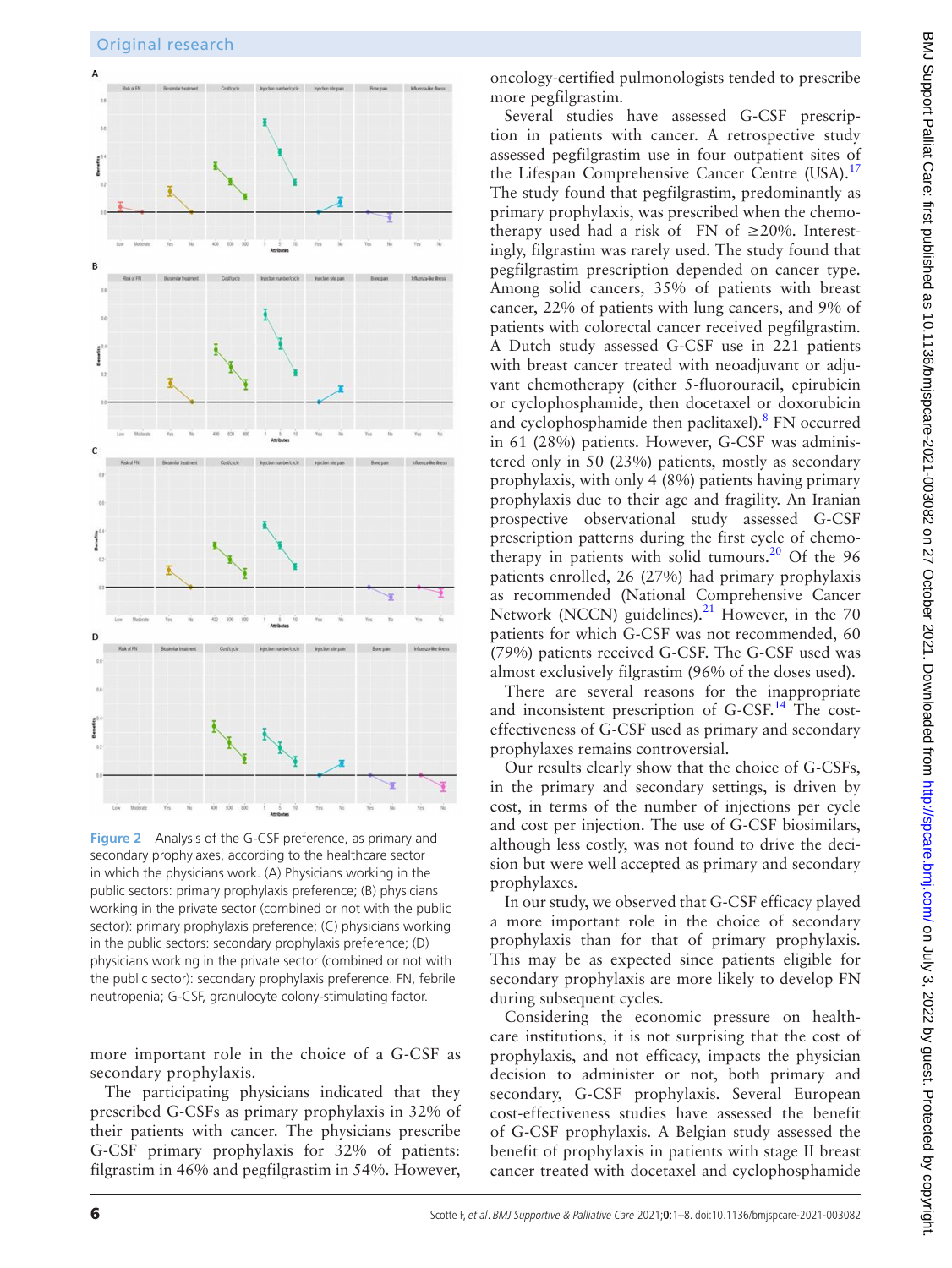and patients with non-Hodgkin's lymphoma treated with rituximab, cyclophosphamide, doxorubicin and vincristine, combined with prednisone from the Belgian payer perspective.<sup>22</sup> The study found that primary prophylaxis with pegfilgrastim was more cost-effective than secondary prophylaxis with either pegfilgrastim, lipegfilgrastim, filgrastim or lenograstim in both cancers. Also, in Italy, primary prophylaxis with pegfilgrastim was reported to be more cost effective than filgrastim, despite a higher price per cycle for pegfilgrastim.<sup>[23](#page-7-15)</sup>

In 2012, Aapro *et al* reported that in the European Union G5 countries (Germany, France, Italy, Spain, and the UK), the filgrastim biosimilar (Zarzio), compared with filgrastim (Neupogen) and pegfilgrastim (Neulasta), was the most cost-effective choice for prophylaxis or treatment of  $FN$ .<sup>11</sup> A recent study accessing the economic impact of introducing a biosimilar pegfilgrastim in France<sup>24</sup> concluded that biosimilar pegfilgrastim use would have a substantial financial benefit for the French Healthcare system. A similar financial benefit was obtained in a US pharmacoeconomic study assessing the benefit of using a biosimilar pegfilgrastim instead of the reference pegfilgrastim as prophylaxis for chemotherapy-induced FN.[4](#page-7-7)

Despite its considerable cost and widespread use, the most effective duration of G-CSF as primary FN prophylaxis has remained unknown. A multicentre randomised trial has aimed to evaluate the optimal duration of filgrastim as primary FN prophylaxis in early breast cancer, which variates between 5 and 7 or 10 days. The study has demonstrated that 5 days was non-inferior to 7 or 10 days of filgrastim use with a difference in risk of either FN or treatment-related hospitalisation per cycle of 1.52% (95% CI 3.22% to 0.19%). Given the recognised toxicity and cost of this agent, as well as the impact on health economics and patient morbidity, this study suggested that the shorter duration should be considered standard of care. $^{25}$ 

Interestingly, our results show the physician's choice is driven by convenience, number of injections and cost. Indeed, the physicians reported that they prescribed both filgrastim and pegfilgrastim in about 50% of their patients. However, in the DCE, they indicated that G-CSF prophylaxis choice was driven by cost and number of injections. Indeed, pegfilgrastim requires only a single injection per cycle, while filgrastim requires multiple injections per cycle.

In this DCE analysis, the use of biosimilar G-CSFs was well accepted by physicians as both primary and secondary prophylaxes of FN. Several studies have found that G-CSF biosimilars have similar efficacy compared with the reference biologic in terms of preventing FN but with a reduced cost.[12 26–28](#page-7-6) Thus, the acceptability of biosimilars in France and the lower costs associated with biosimilars may increase the use of G-CSFs as prophylaxis in routine practice.

# **Study limitations**

There are several limitations linked to the use of the DCE methodology. The attributes were selected based on those reported in the literature and selected by physicians to be clinically relevant. We have tried to make the scenarios as realistic as possible, but they can never completely simulate the complexity of decision making in the real world. The analysis of physician preference is based on scenarios with a limited number of attributes; the attributes chosen were those related to G-CSF. However, the type of chemotherapy and patient characteristics may also impact the physician's choice of G-CSF prophylaxis. Finally, the study was performed among French physicians within the French healthcare system, leading to a limited number of respondents. However, the sample was sufficient to obtain satisfactory precision in the analysis and guaranteed a reliable geographical and specialty representativeness of French practitioners. Considering the variations in the price of G-CSFs and financial situations of national healthcare systems worldwide, our results cannot easily be extrapolated to other countries.

# **CONCLUSION**

In France, the choice of G-CSF for primary and secondary prophylaxes is predominantly based on the number of injections (convenience) and the cost. G-CSF efficacy plays a more important role in the decision in the choice of secondary prophylaxis. Overall, biosimilar G-CSFs are well accepted by French physicians.

**Correction notice** This article has been made open access since it was first published.

**Acknowledgements** The authors thank Mathilde Pouriel and Pierre Foulquie for the statistical analysis, Raphael Germain for the logistical management, Trevor Stanbury (Pro-Pens) and Siham Bibi for medical writing assistance, and all the doctors who participated for their investment in this study and for completing the questionnaire.

**Contributors** FS, HS, PL, E-CA, NT, KG and CC analysed the data; NT and CS wrote the paper; CC revised the manuscript; and all authors approved this article.

**Funding** Mundipharma participated in the study conception, conduct and analysis, as well as the preparation of the manuscript for publication.

**Competing interests** FS benefited from assistance from Amgen, Roche, Pierre Fabre, Léo Pharma, Pfizer, BMS, Mylan, Vifor Pharma, Helsinn Healthcare, Mundipharma and MSD. HS benefited from assistance from Lilly, Pfizer, Tesaro, Novartis, Lilly, Vifor Pharma, Pierre Fabre, Mundipharma, Mylan, Sandoz, Roche and AstraZeneca. PL was a board member for Servier, Roche, Sanofi, Janssen, Ipsen, Pierre Fabre, Pfizer, Lilly, Novartis, Bristol Myers Squibb and MSD; received funding for congresses from Pierre Fabre, Pfizer and Novartis; and received funding for his institution from Lilly, Amgen, Roche and Merck Serono. E-CA benefited from assistance from AstraZeneca, Novartis, Pfizer, MSD, Lilly, Eisai and Pierre Fabre. KG was employed by Mundipharma. CC received fees for attending scientific meetings, coordinating research or consulting from AstraZeneca, Boehringer Ingelheim, GlaxoSmithKline, Roche, Sanofi Aventis, Bristol Myers Squibb, MSD, Lilly, Novartis, Janssen, Bayer, Mundipharma and Amgen.

**Patient consent for publication** Not applicable.